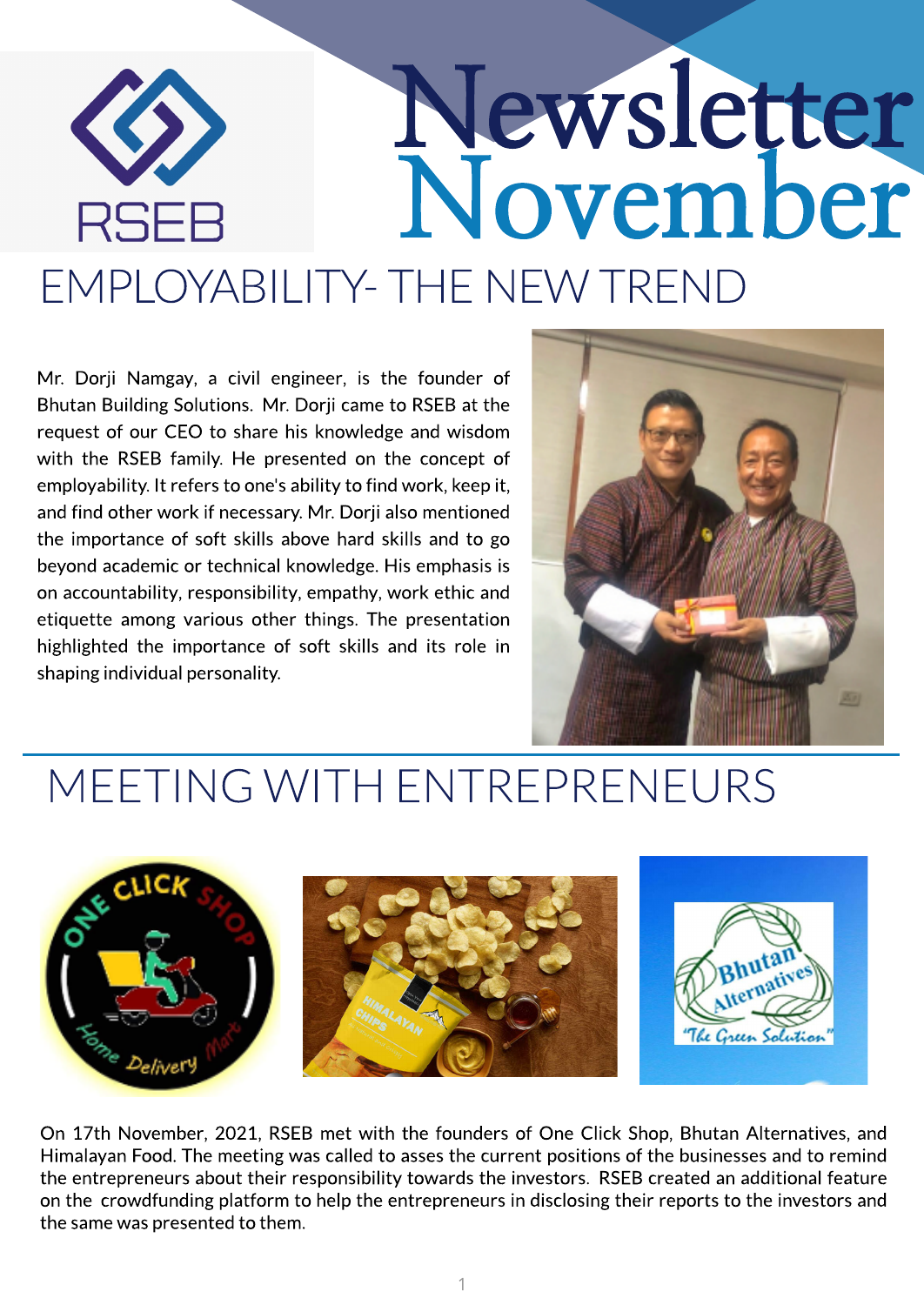## GUEST LECTUREAT JSW SCHOOLOF LAW

On 29th November, 2021, Officials from RSEB visited the Jigme Singye Wangchuk School of law upon request from a lecturer to talk about the functions and responsibilities of the Royal Securities Exchange of Bhutan. They also presented on Fundamentals of the Stock Exchange and current processof listing and delisting of securities.



#### INTERNALAUDIT MEETING



In line with International best practices and to evaluate the adequacy, economy, efficiency and effective utilization of its resources, RSEB employed the services of Jigmi Audit & Financial Private Ltd. (JAF) to take up internal auditing of the organization. On 4th November, 2021, JAF and RSEB presented the first Internal Audit Report.